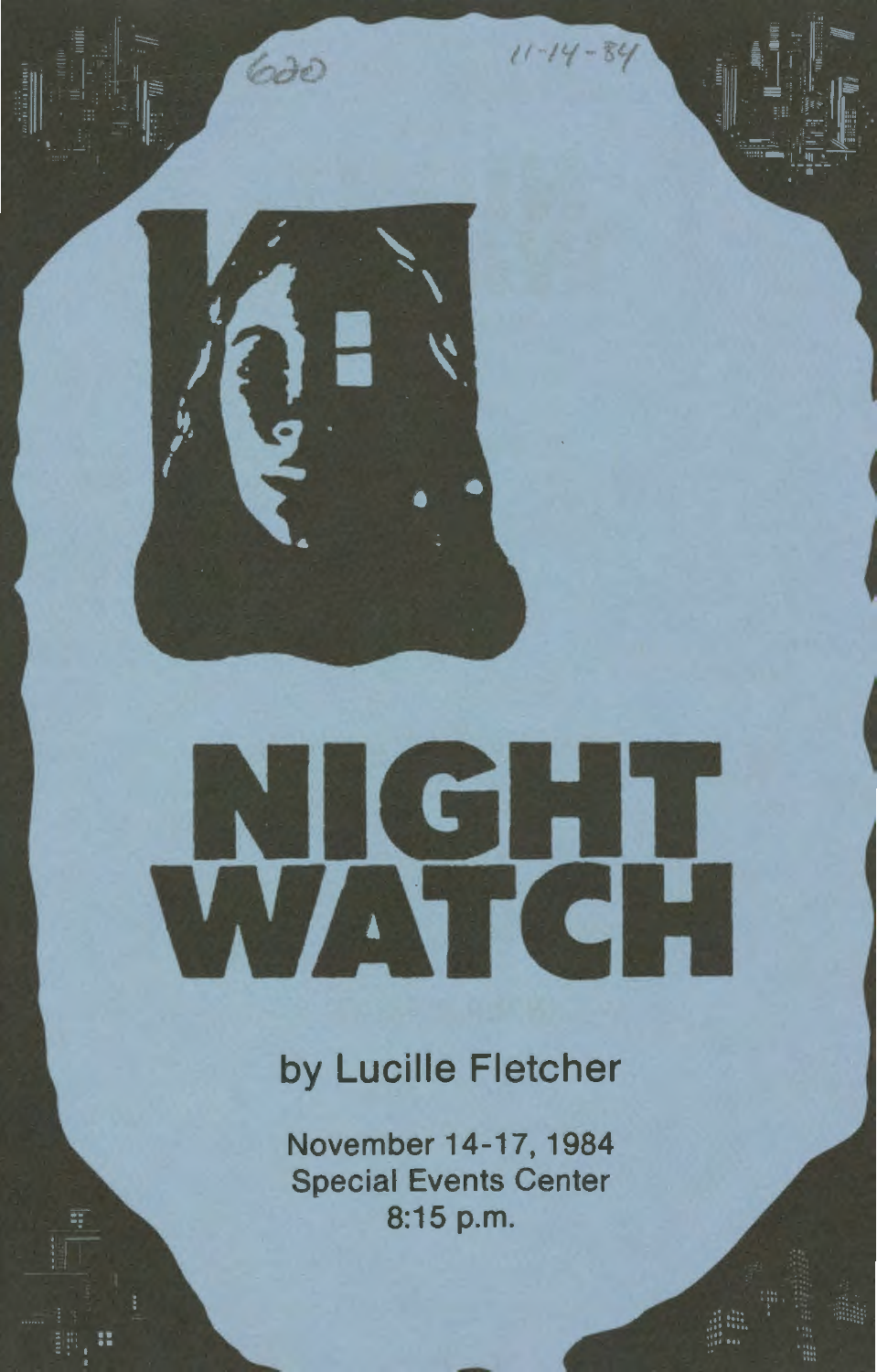#### Boise State University DEPARTMENT OF THEATRE ARTS presents



by Lucille Fletcher

#### **CAST**

(in order of appearance)

#### **SYNOPSIS OF SCENES**

The action takes place in a townhouse in New York. The time is the present.

#### **ACT ONE**

Scene 1: 5 a.m., a winter morning Scene 2: Evening, the same day

## **INTERMISSION**

### **ACT TWO**

Scene 1: A half hour later Scene 2: Evening, three days later

\*Produced by special arrangement with Dramatists Play Service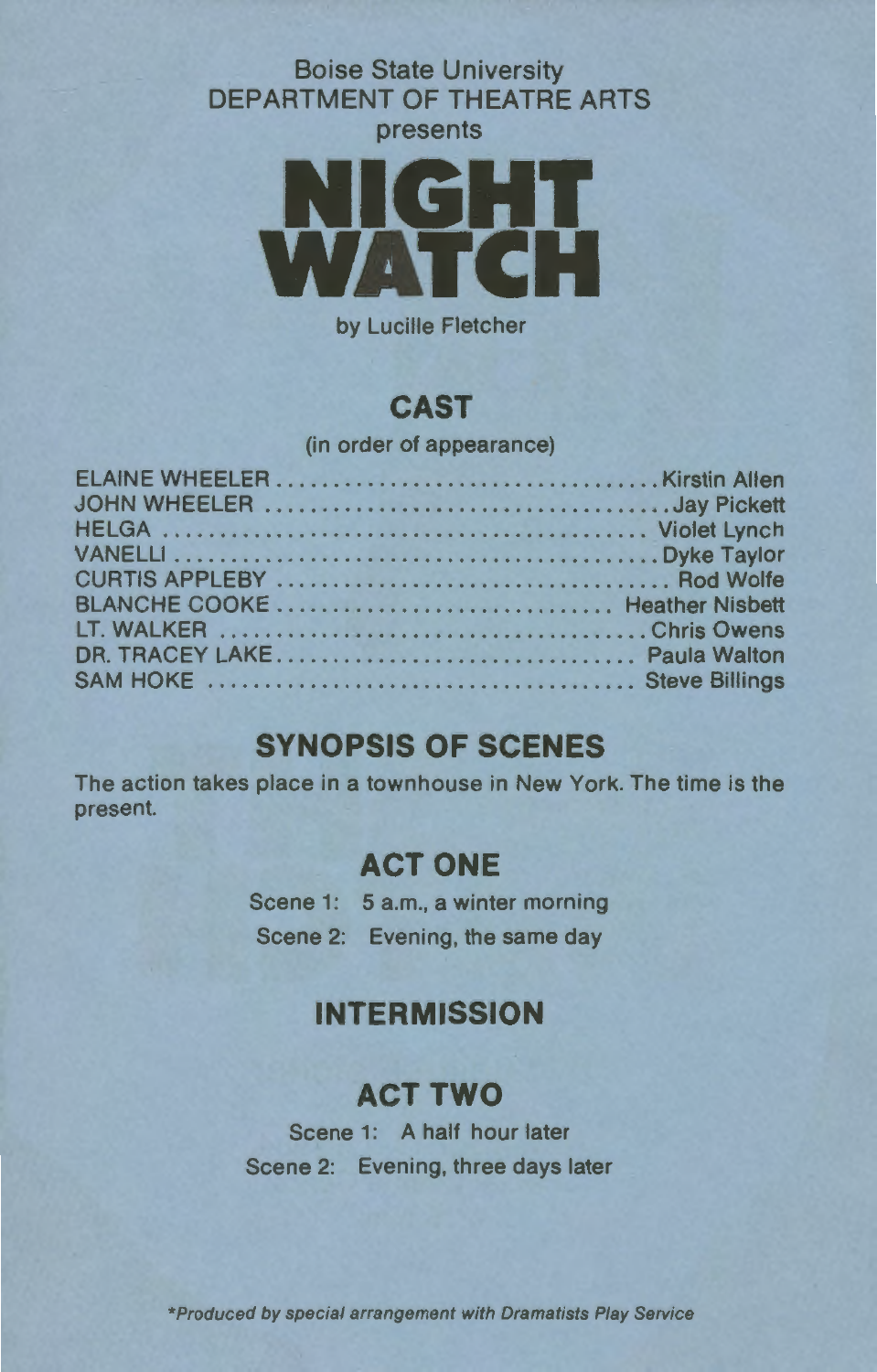### **PRODUCTION STAFF**

| Stage Manager Lorena Davis               |                     |
|------------------------------------------|---------------------|
| House Supervisor  William E. Shankweiler |                     |
|                                          |                     |
| Box Office Margarita DeLeon-Guerrero     |                     |
|                                          |                     |
|                                          |                     |
|                                          | <b>Louann Blome</b> |

#### **PRODUCTION CREW**

#### **SeHing**  Leigh Daniels TA 117 Students

**Sound**  Bob Parsley

**Costumes**  Heather Bybee (Head)

**Lighting**  Chris Anderson John Hocking Kelli Fischer - Light Board Technician

**Properties**  Paul Rodgers (Head) Val Razutis - Prop Running